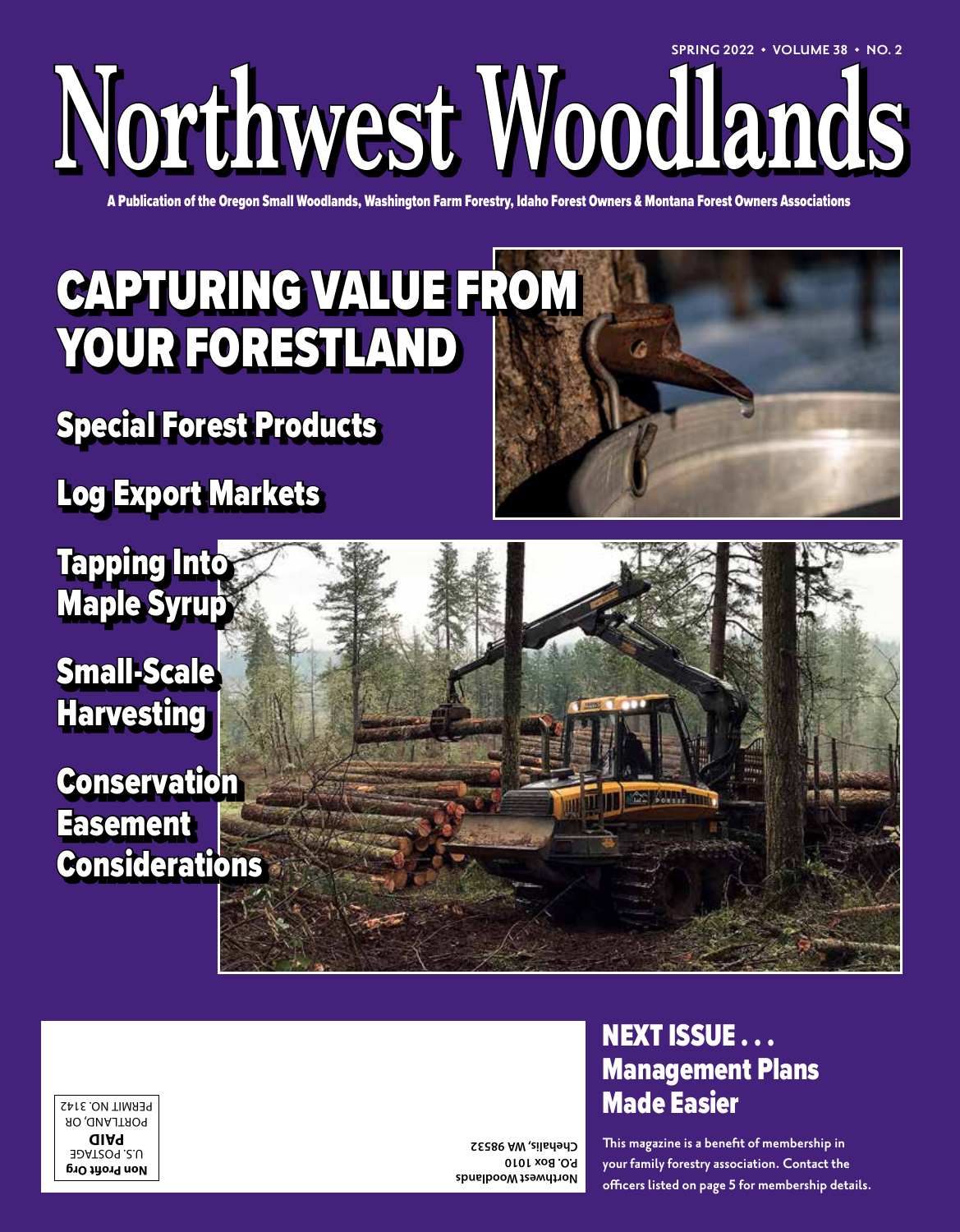## **Tapping West Coast Maples for Fun and Profit**

#### By DR. ELAINE ONEIL

Ith recent news<br>
articles about<br>
bigleaf maple<br>
syrup production and articles about bigleaf maple ongoing studies at both the University of Washington (UW) and



Oregon State University (OSU), there is plenty of buzz around producing maple syrup—west coast style. This article will provide a general set of guidelines to help you decide if this might be a way to capture value from your forestland.

#### Do you have the right trees?

Bigleaf maple trees all produce sap, but some of them are better producers than others. In general, larger trees produce more sap, but vigorously growing coppice (multi-stemmed) trees produce more sap than the

equivalent cross-sectional area (basal area) of single-stemmed trees. So far, that relationship holds for trees ranging from 5"-25" DBH. Each stem in the clump can have a tap if it is big enough. Currently trees larger than about 8" have been tapped, though there is a book from British Columbia (*Bigleaf Sugaring: Tapping the Western Maple*) that suggests trees as small as 4" will generate reasonable sap flow. There are even a few folks trying to tap vine maple and Douglas maple east of the Cascades. You can try tapping your old-growth maples, but anecdotal evidence from local producers suggest they usually don't generate much sap. Producers suggest you should expect that one third of your trees will not yield appreciable sap and supply will not improve in subsequent years.

Producers who are involved in the UW research have also found that, even comparing trees of the same diameter,



Salem, OR 97308-2315 (503) 365-8400

Jeff Clevenger (503) 365-8400 Office (503) 931-7651 Mobile **Dave Kunert** (503) 815-6321 Office (503) 931-3143 Mobile some generate more sap and/or have a higher sugar content than others. It may be microsite-dependent, related to soil mineral content or some other factor. Evidence to date suggests trees lower on the slope or nearer the streams are better at producing sap. It is worthwhile to do a few tests on your potential sugar bush trees for a sap run (or two) to see which trees might be your best sources. This is especially relevant if you decide to implement a gravity or vacuum collection system because the line layout should aim to take advantage of your best prospects. Researchers expected to see greater sap flows at higher elevation sites in western Washington because they have more reliable freeze/thaw cycles, but the data from across six Washington sites suggest that even near sea level there are opportunities to produce your own bigleaf maple syrup. Testing your trees for a season is always a good idea.

#### Do you have enough trees?

The sugar content (Brix) of bigleaf maple sap varies from 0.6 percent to 2 percent between trees and averages about 1.1 percent. It appears that the Brix is higher when the previous summer was cool and wet. Finished maple syrup should have a sugar content of about 67 percent, so 1 gallon of maple syrup requires a lot of sap. There is a rule of 86. Divide 86 by the percent Brix in your sap and that is how many gallons of sap you need to make a gallon of syrup. Expect to lose a little sap during processing. Experienced smallscale producers are finding that for western Washington it takes about 100 gallons of sap to make 1 gallon of syrup on average. Most trees studied these past 2 years produce an average of 5-10 gallons of sap per season, though some will reach 20 gallons. So, expect to tap anywhere from 5-20 trees to produce 1 gallon of syrup. That means for anything beyond a fun backyard adventure, you will need a substantial number of easily accessible bigleaf maple trees to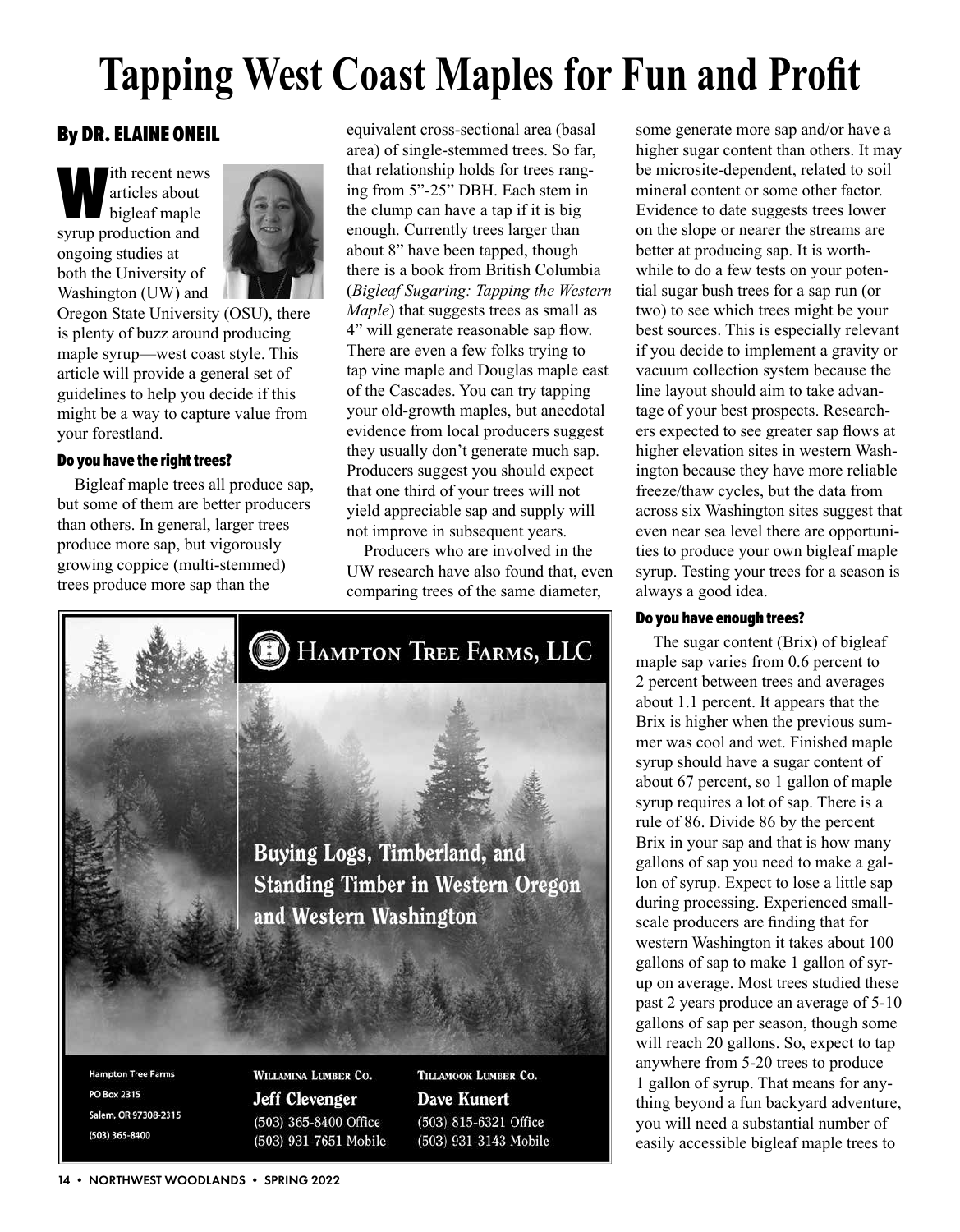produce syrup at scale. Easily accessible is a relative term since the lines on gravity flow or vacuum systems make light work of difficult terrain. For example, some UW study sites have tapped trees on slopes greater than 45 percent, but the grade for the lines needs to be lower than that.

#### Do you have the time?

The heaviest sap runs occur when temperatures drop slightly below freezing followed by thaws well above freezing. Sap runs start heavy and then taper off over a few days. Sap will keep a maximum of 2-3 days if the temperature is near freezing, but only 12-24 hours if it is well above freezing so, however you are collecting the sap, you can expect to be extremely busy for a few days. Once the sap is collected, it needs to be either frozen or boiled to prevent bacterial growth while you are waiting to accumulate enough sap to begin the concentration process. All equipment needs to be scrupulously cleaned so the next sap run isn't contaminated with bacteria.

After collection, it is a long process to concentrate the sap into syrup. In small-scale systems, that is done by boiling it down outside, or at least in an outbuilding so you don't peel the plaster off the ceiling with all the moisture that is removed. Yes, that happened even with windows open and a fan blowing! As the operation gets bigger and more sophisticated a variety of equipment can be purchased to simplify and speed the process.

#### How to get started

Trees are tapped by drilling a small hole a preset distance into the tree (to tap into the xylem) and placing a plastic or metal spout called a spile in the hole. Ideally trees are tapped the day after a freezing event, which can happen anytime starting in December. Don't tap the trees before this freeze, since trees will generate pitch to close off the hole like any other bark damage. Taps generally last about 3-6 weeks, after which time they will have to be moved to a new location on the same tree—usually 1"-2" to the side and



*A small-scale collection system can be a good hobby or a test before expanding to a more elaborate system with potential for commercial value.*

4"-6" up or down. Some producers tap only half the stems in a maple clump, and then when they re-tap mid-season they will tap the remaining stems.

For a small-scale system, a bag or pail is connected to the spout to collect the sap. The bags are picked up every few days as they fill. Bags made explicitly for this purpose are available at maple syrup equipment providers, but some people have started their experiment with tapping bigleaf maples using only a one-gallon water jug and a tree spile. It doesn't have to be complicated. Since you will have to carry those bags or jugs out for processing, the trees would need to be relatively accessible on foot and by vehicle (e.g., ATV) to effectively recover the sap. It wouldn't take too many trees before this approach would become too time-consuming to be viable. A better system is needed for anything more than making enough maple syrup for your own pantry.

If you have tapped for fun for a few years and decide to move to the next level, you will need to install either a gravity-assisted or a vacuum pump system. In gravity-fed, 3/16" tubing systems, the line needs to have a 30'- 40' drop from the uppermost point of

*—Continued on page 22—*

| <b>WH) NORTHWEST</b><br>MARDWOODS<br><b>ALDER WANTED</b><br><b>Also Maple and Ash: Saw Logs,</b><br><b>Pulp Logs and Timber Deeds</b> |                                                                |                                  |                                                       |                  |                                  |
|---------------------------------------------------------------------------------------------------------------------------------------|----------------------------------------------------------------|----------------------------------|-------------------------------------------------------|------------------|----------------------------------|
|                                                                                                                                       |                                                                |                                  | <b>Contact our Resource Group at these locations:</b> |                  |                                  |
|                                                                                                                                       |                                                                |                                  | <b>Coos Bay, OR:</b>                                  | Tim T.<br>Lee A. | (541) 231-4758<br>(541) 290-9892 |
| Eugene, OR:                                                                                                                           | Tim T.                                                         | (541) 231-4758                   |                                                       |                  |                                  |
| Garibaldi, OR:                                                                                                                        | Lee A.                                                         | (541) 290-9892                   |                                                       |                  |                                  |
| Salem, OR:                                                                                                                            | Tim T.                                                         | (541) 231-4758                   |                                                       |                  |                                  |
| Longview, WA:                                                                                                                         | John A.<br><b>Bill B.</b>                                      | (360) 269-2500<br>(360) 520-2287 |                                                       |                  |                                  |
| <b>Centralia, WA:</b>                                                                                                                 | <b>Bill B.</b><br>Jeremy M.                                    | (360) 520-2287<br>(360) 520-5565 |                                                       |                  |                                  |
| Everett, WA:                                                                                                                          | Eric F.                                                        | (360) 708-9265                   |                                                       |                  |                                  |
| OR & WA                                                                                                                               | <b>Small Woodlands Specialist</b><br>Josh M.<br>(360) 509-3599 |                                  |                                                       |                  |                                  |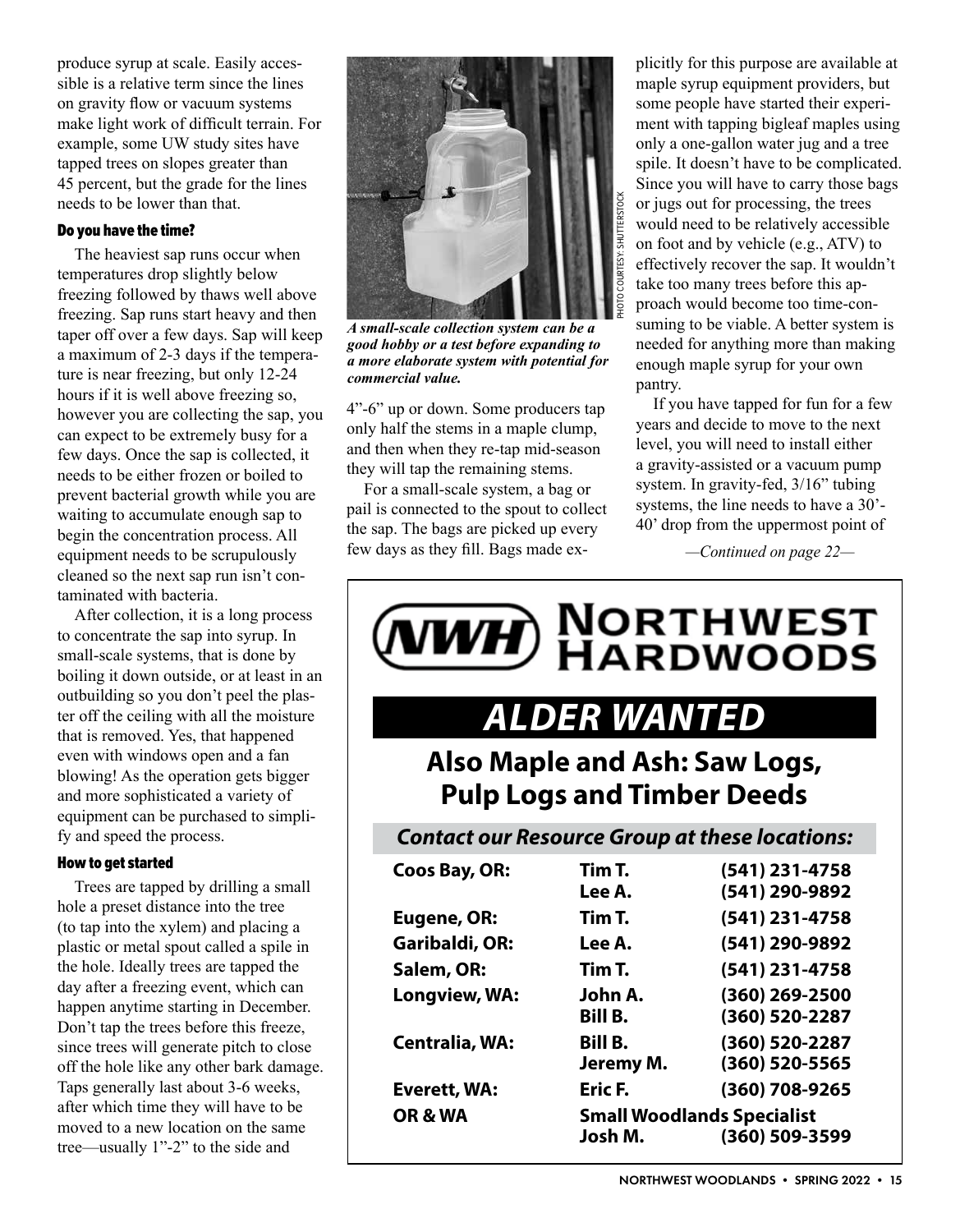#### **Tapping West Coast Maples for Fun and Profit**

*continued from page 15*

the line to the tank to obtain maximum natural vacuum. Vacuum pump systems

can handle flatter terrain, like along your low gradient streams, but in both instances the lines must be kept taut to ensure sap does not sit in them and begin to mold. In both systems, the trees are tapped per the conventional method, but instead of bags or pails, each tap is connected to a 3/16" food grade plastic tubing that flows into a central collection tank. Here we show plastic tanks, but research participants have determined that stainless steel tanks are easier to clean and therefore have

fewer problems with mold.

The tubing needs to be set up to avoid having animals, people or equipment accidentally running into them. It is possible to work around game trails, or even roads, if you take advantage



*This 250-gallon tank is fed by a 3/4" mainline (500' of blue piping) and five lateral lines (3/16" green piping). The lines drain 30-40 taps and can fill the tank on a good day.*



of terrain breaks and use drop lines to continue the line at a lower elevation point. The completed system is a series of brightly colored tubing anywhere from 3'-7' off the ground depending on the terrain. That tubing will remain up year-round, though it needs to be cleaned at the end of each season and repaired at the beginning of the next season. Gravity-assisted systems will not need electricity, whereas vacuum pumps will need electrical connections as the pumps pull more energy than most battery systems can handle. Using a vacuum system did demonstrate better flow than gravity systems in some instances, but in others the gravity system worked better. Sometimes that is because there is a hidden leak somewhere in the line that breaks the suction.

Using a vacuum system with about 125 taps can collect as much as 50 gallons in a few hours and over 200 gallons over two days. When weather conditions are favorable for flow, plan to stay close to home or your tanks will overflow.

#### Do you have the resources?

For a small-scale system, you will need a drill, a twist drill bit (not a spade bit), a hammer, spiles, collection devices (e.g., bags or pails) and some way to boil the sap down to make syrup. Some simple tools like a Brix meter are handy so that you can tell when the syrup is close to done.

### **Thinking About a Forest Management Plan?**

Learn about management planning. Find people who can help. Access templates.

#### www.oregonforestmanagementplanning.org

A forest management plan helps communicate a vision for your forest and guides the business of managing your land. Management plans demonstrate your commitment to the resource and are a gateway to cost-share programs and sustainable forest management certification.